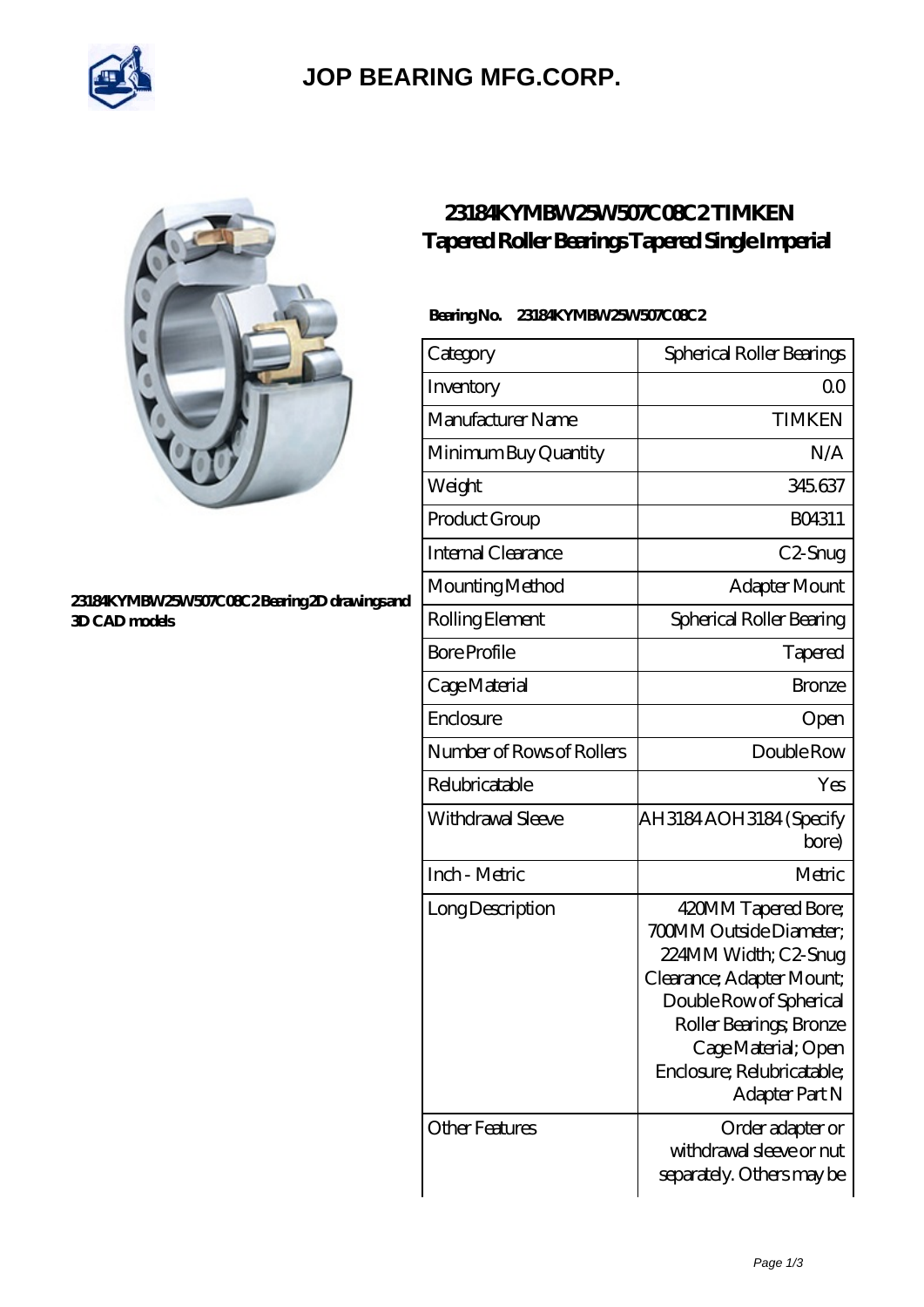

## **[JOP BEARING MFG.CORP.](https://newamericanmedia.org)**

|                                                | available                                                           |
|------------------------------------------------|---------------------------------------------------------------------|
| Category                                       | Spherical Roller Bearing                                            |
| <b>UNSPSC</b>                                  | 31171510                                                            |
| Harmonized Tariff Code                         | 84823080                                                            |
| Noun                                           | Bearing                                                             |
| Keyword String                                 | Spherical                                                           |
| Manufacturer URL                               | http://www.timken.com                                               |
| Manufacturer Item Number                       | 23184<br>KYMBW25W507C08C2                                           |
| Weight/LBS                                     | 762                                                                 |
| B                                              | 8819Inch   224 Millimeter                                           |
| Adapter Part Number                            | SNP3184 (Specify bore)<br>Inch   H3184 (Specify bore)<br>Millimeter |
| $\overline{\rm d}$                             | 16535 Inch   420 Millimeter                                         |
| D                                              | 27.559Inch   700Millimeter                                          |
| Design Unit                                    | <b>METRIC</b>                                                       |
| <b>Bore Taper</b>                              | 1/12                                                                |
| Bearing Weight                                 | 350.800Kg                                                           |
| CageType                                       | <b>YMB</b>                                                          |
| <b>UPC Code</b>                                | 087796177895                                                        |
| d - Bore                                       | $42000$ mm                                                          |
| D - Outer Diameter                             | $70000$ mm                                                          |
| B - Inner Ring Width                           | 224 mm                                                              |
| <b>B</b> - Outer Ring Width                    | 224000mm                                                            |
| R - Inner Ring To Clear<br>Radius <sup>1</sup> | $5000$ mm                                                           |
| r - Outer Ring To Clear<br>Radius <sup>2</sup> | $5000$ mm                                                           |
| da - Inner Ring Backing<br>Diameter            | 480000mm                                                            |
| Da - Outer Ring Backing<br>Diameter            | 636.000 mm                                                          |
| CO-Static Radial Rating                        | 9640000N                                                            |
|                                                |                                                                     |